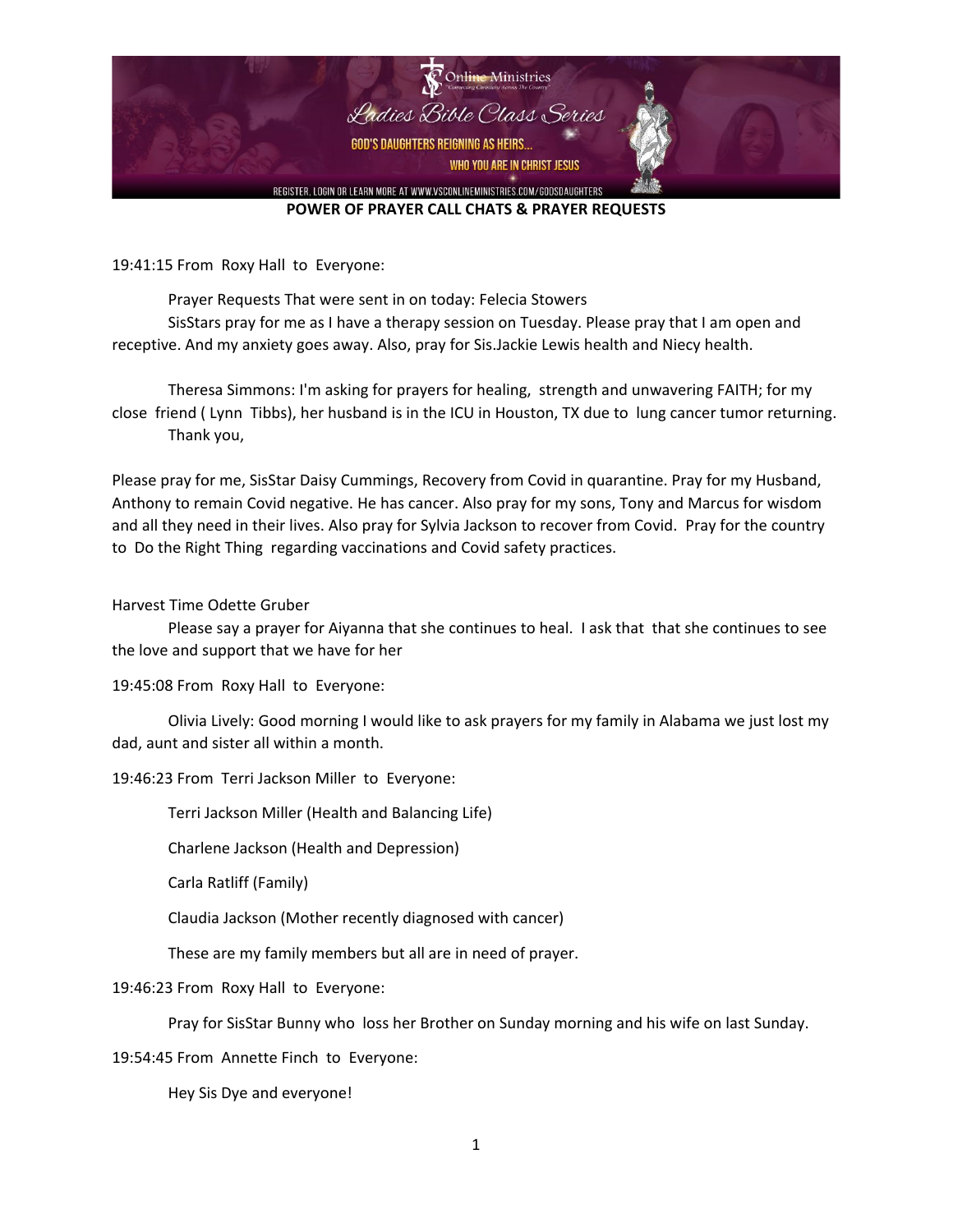

19:55:15 From Annette Finch to Everyone:

Sis Dye Hats are great!

19:58:20 From Dorothy M. Dye to Roxy Hall(Direct Message):

You can let Terrie do the closing prayer.....

20:03:13 From Dorothy M. Dye to Everyone:

My son, Daniel, is having some serious health challenges. Sis. DD

20:07:49 From Leontine to Everyone:

For my daughter that she'd return back to Christ

20:07:55 From Leontine to Everyone:

Naadia

20:08:37 From Alicia Patton to Everyone:



20:09:04 From Leontine to Everyone:

Nobody like you LORD

20:09:41 From Sister Parker to Everyone:

My Job is making vaccine mandatory and I have autoimmune and don't want to take it. Praying for the LORDS answer

20:10:23 From connie to Everyone:

Amen

20:10:42 From connie to Everyone:

I really need you Lord

20:11:01 From Sister Parker to Everyone:

Sing Terri.

20:11:07 From Tiffany Tunsil to Everyone:

 $A$ men $\heartsuit$ 

20:11:12 From Melissa Stewart to Everyone: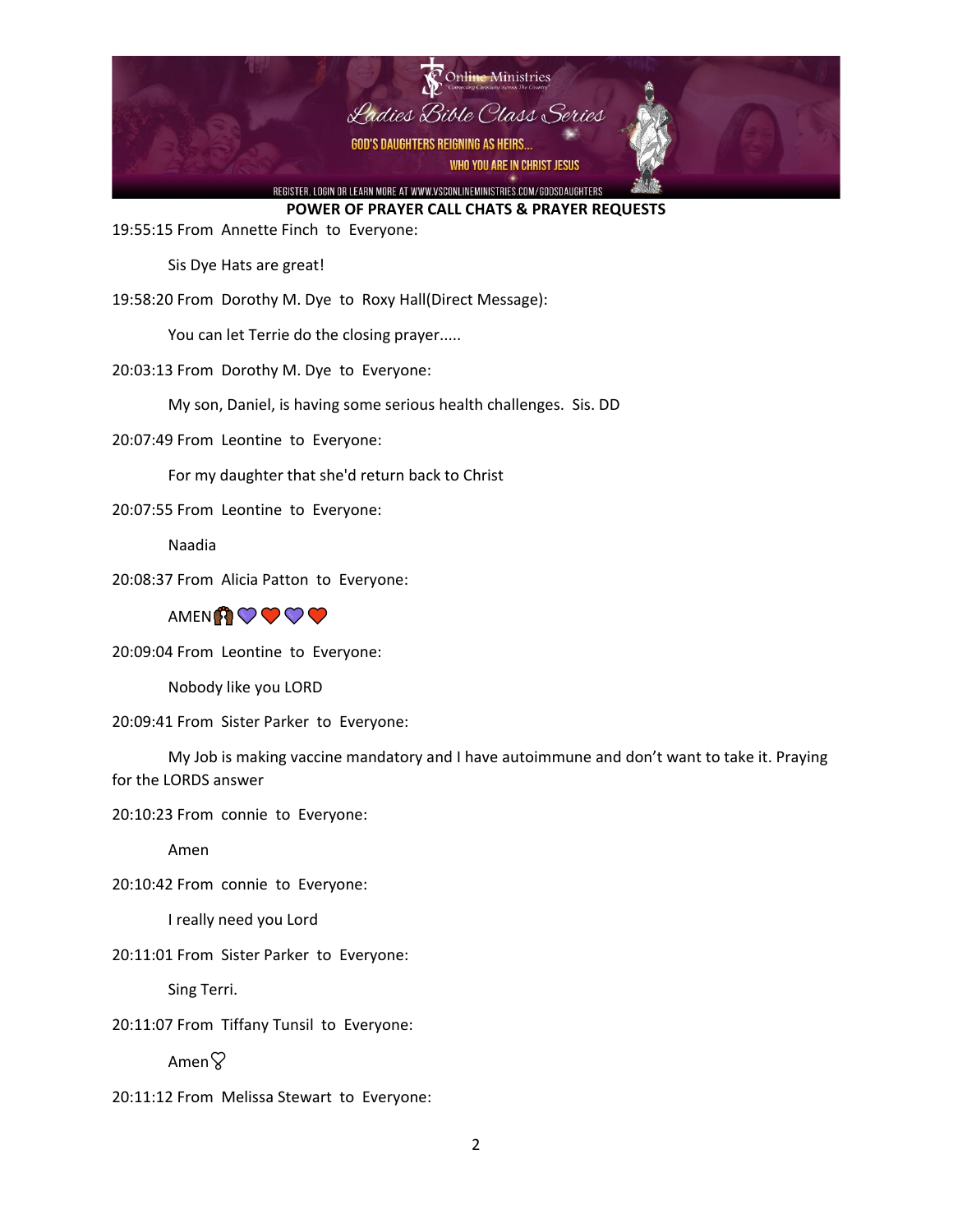

Nobody like you lord

20:11:30 From Leontine to Everyone:

Sang sis, sang!!!!

20:12:05 From Theresa Simmons to Everyone:

# 怀

20:12:18 From renee to Everyone:

Yes Terri! Amen!! Nobody like you Lord

20:12:37 From Theresa Simmons to Everyone:

Thank you Sis Terri

20:12:49 From Dorothy M. Dye to Everyone:

Thanks Terri -

20:13:08 From Tamara GonGyrl Harley to Everyone:

my Lord...

20:13:16 From Leontine to Everyone:

Awesome Sis Terri

20:14:17 From Tamara GonGyrl Harley to Everyone:

I still have peace... after all the things I've been through... I still have peace

20:15:14 From Leontine to Everyone:

Peace lets me rest at night

20:15:38 From Tamara GonGyrl Harley to Everyone:

peace with God

20:15:45 From Tamara GonGyrl Harley to Everyone:

peace OF God

20:15:47 From Roxy Hall to Everyone:

From Carolyn Walker. Please pray for Ryan's brother who died today while he was sleeping in a medically induced coma. Pray for his mom Mrs. Deborah Smith. Her husband died 12/25/2018 and she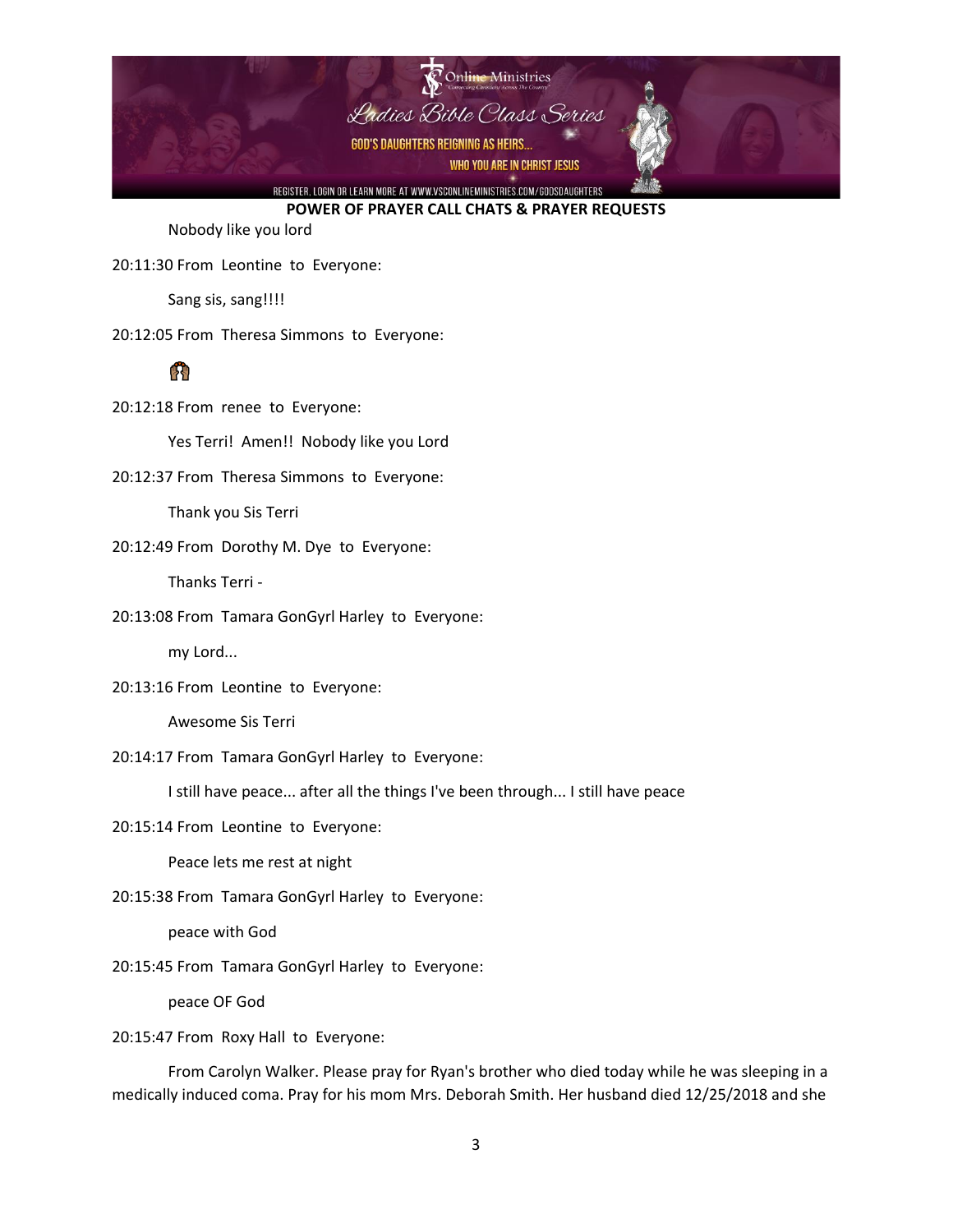

has her own health problems. Pray for Ryan too. 02 saturation is in the 90s after vent settings decreased to 80 from 100. Praising God in advance.

20:16:39 From Mama Nette & Drea Too! to Everyone:

Amen Sister Grimes!

20:18:05 From Leontine to Everyone:

Peace with one another

20:19:10 From Roxy Hall to Carly(Direct Message):

Hi! Welcome, did you send me a prayer request?

20:19:30 From Marie Seay to Everyone:

Amen

20:19:39 From Chariss Rausaw to Everyone:

Prayers for my aunt and uncle-Gods knows 2. prayers for my significant other- prayers that he can lean in and learn to be still to obtain God's peace. 3. prayers for myself that i can be diligent in being grateful for the gifts in front of me

20:20:13 From Tameka Gordon to Everyone:

Walking with The Spirit produces peace  $\mathbb A$ 

20:20:29 From Leontine to Everyone:

Meditate on GOD's word

20:20:32 From Carly to Roxy Hall(Direct Message):

Thank you for the welcome! Please pray for my husband to know the Lord and for my health to be restored

20:21:50 From Tamara GonGyrl Harley to Everyone:

amen

20:21:56 From Tammara to Everyone:

Amen

20:22:03 From Chariss Rausaw to Everyone:

men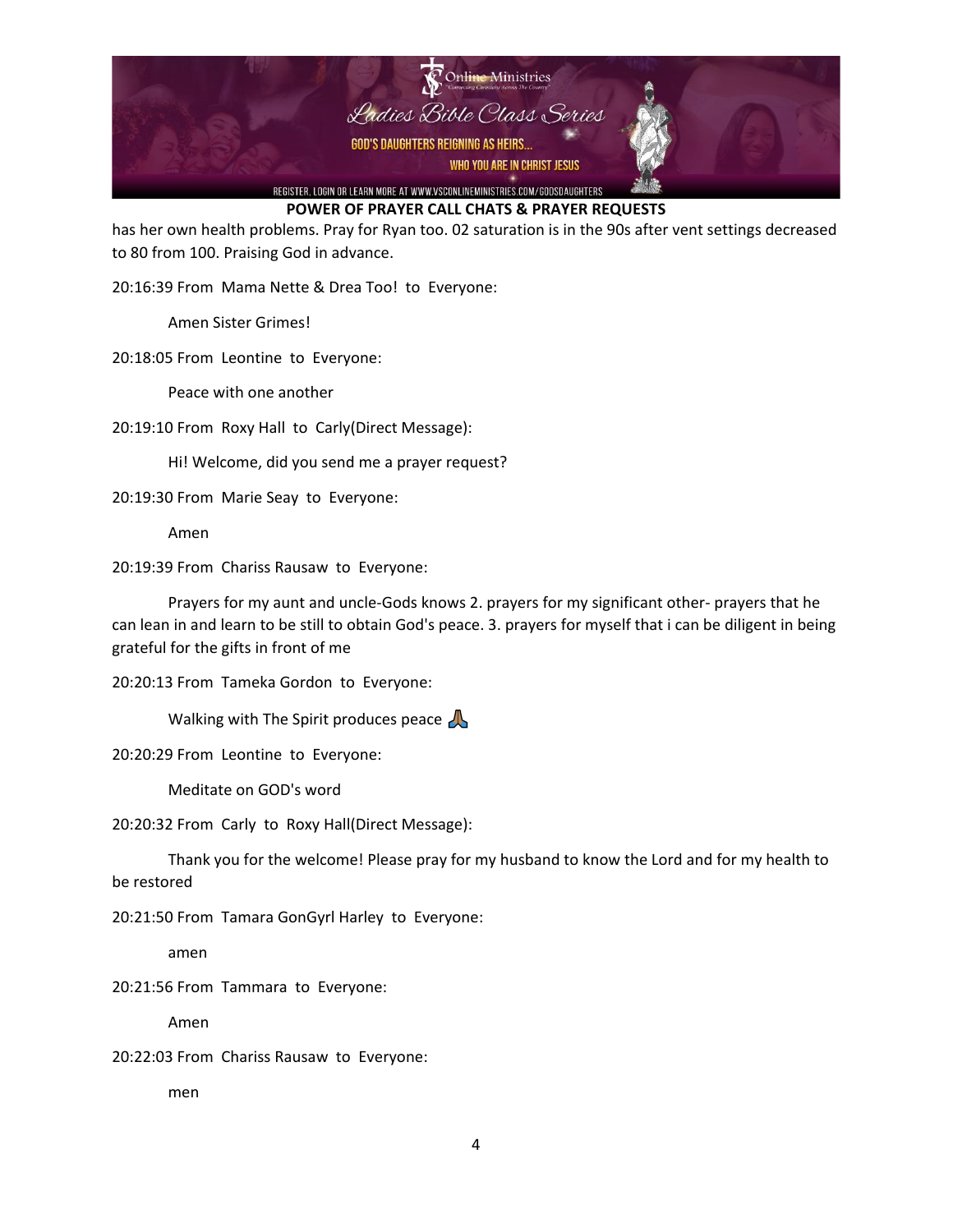

20:22:07 From Chariss Rausaw to Everyone:

Amen

20:25:54 From Sister Parker to Everyone:

Thank you SisStar Grimes. Thanks for reminder of Peace. Gonna remember the stool with three legs that stands for 3 peaces

20:26:52 From Ruth Edwards to Everyone:

Good job sis Grimes

20:26:52 From Theresa Simmons to Everyone:

Amen

20:26:53 From Tamara GonGyrl Harley to Everyone:

amen

20:26:56 From Roxy Hall to Everyone:

Let's welcome Carly and Please pray for her husband to know the Lord and for her health to be restored.

20:27:12 From Terri Jackson Miller to Everyone:

Amen!!!!

20:30:39 From Theresa Simmons to Everyone:

Amen

20:30:42 From Chariss Rausaw to Everyone:

amen

20:30:45 From Tamara GonGyrl Harley to Everyone:

amen

20:30:45 From Tammara to Everyone:

Amen

20:30:58 From connie to Everyone:

Amen, thank you sisters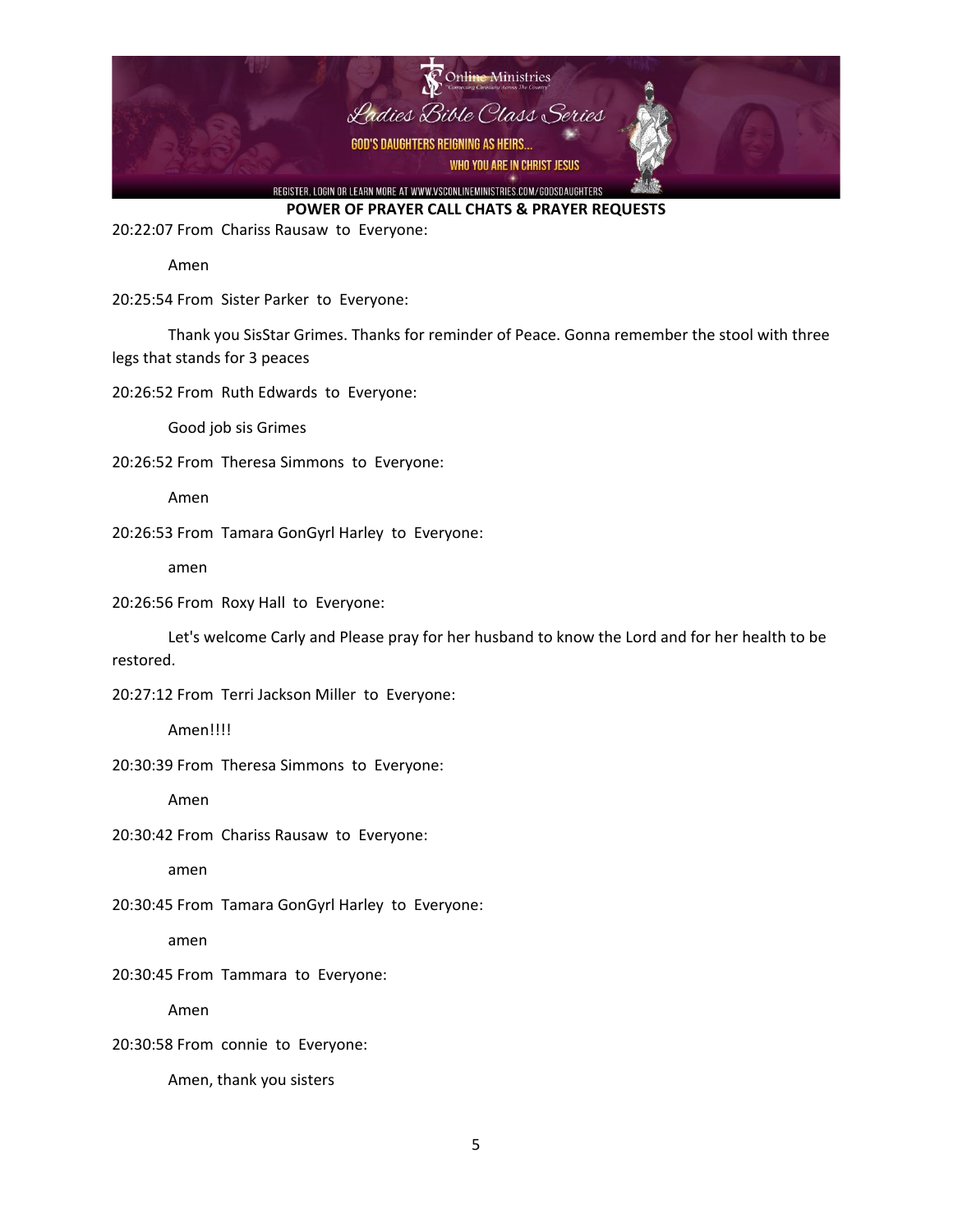

20:30:59 From Tiffany Tunsil to Everyone:

Amen

20:31:11 From Annette Finch to Everyone:

Amen

20:31:26 From Charmaine Potter to Everyone:

Amen!!

20:31:29 From Carly to Everyone:

Amen! Thank you ladies!

#### 20:31:38 From Tammara to Everyone:

Thank you sisters!!

20:32:29 From connie to Everyone:

Sisters, pray for me as I do through my season

20:32:50 From Sister Parker to Everyone:

That is who He is

20:34:20 From Felecia to Everyone:

Carly, thank you for visiting with us. Please come again.

20:34:33 From Leontine to Everyone:

Way MAKER!!!!!!

20:34:56 From Annette Finch to Everyone:

We worship you Father we worship you!

20:34:58 From renee to Everyone:

We worship you WAYMAKER

20:35:03 From Theresa Simmons to Everyone:

Promise Keeper

20:35:10 From Annette Finch to Everyone:

Our Way Maker, yes you are!!!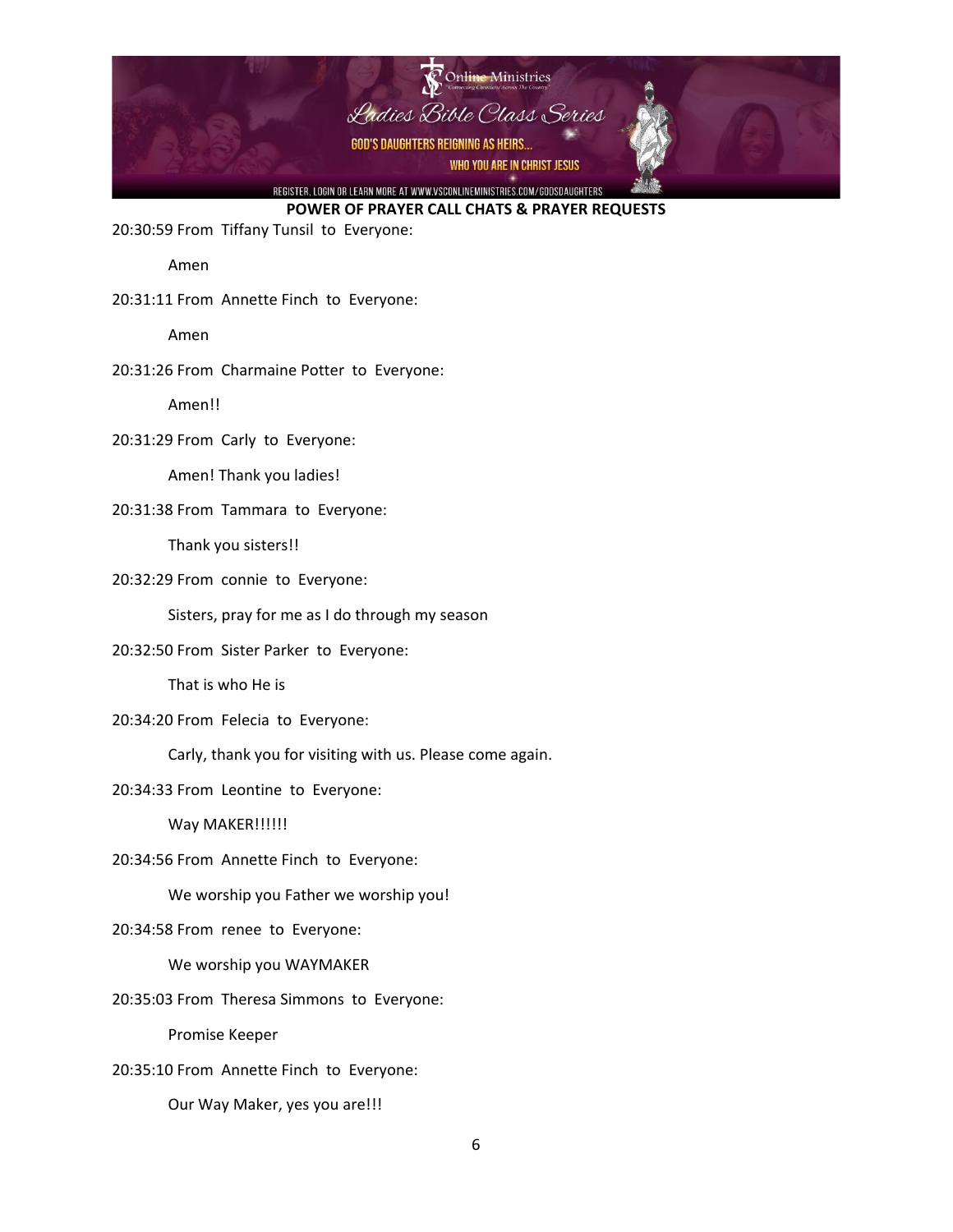

20:35:24 From Theresa Simmons to Everyone:

Miracle Worker

20:35:27 From Marie Seay to Everyone:

WAYMAKER. YES

20:36:02 From Betty Jenkins to Everyone:

Yes Lord, take care of us, we need you, BJ

20:36:03 From Tammara to Everyone:

AMEN

20:36:12 From Leontine to Everyone:

YES!!!!!!!

20:36:15 From Annette Finch to Everyone:

thank you Terri!!!

20:36:18 From Tamara GonGyrl Harley to Everyone:

you are here MOVING … GLORY TO GOD!

20:36:19 From Melissa Stewart to Everyone:

Amen

20:36:25 From Carly to Everyone:

Thank you Felecia for ministering to me a stranger when I needed it most. And inviting me and sharing this!

20:39:11 From Terri Jackson Miller to Everyone:

Amen!!

20:44:40 From Chariss Rausaw to Everyone:

amen

20:44:42 From Tamara GonGyrl Harley to Everyone:

AMEN!

20:44:44 From Theresa Simmons to Everyone: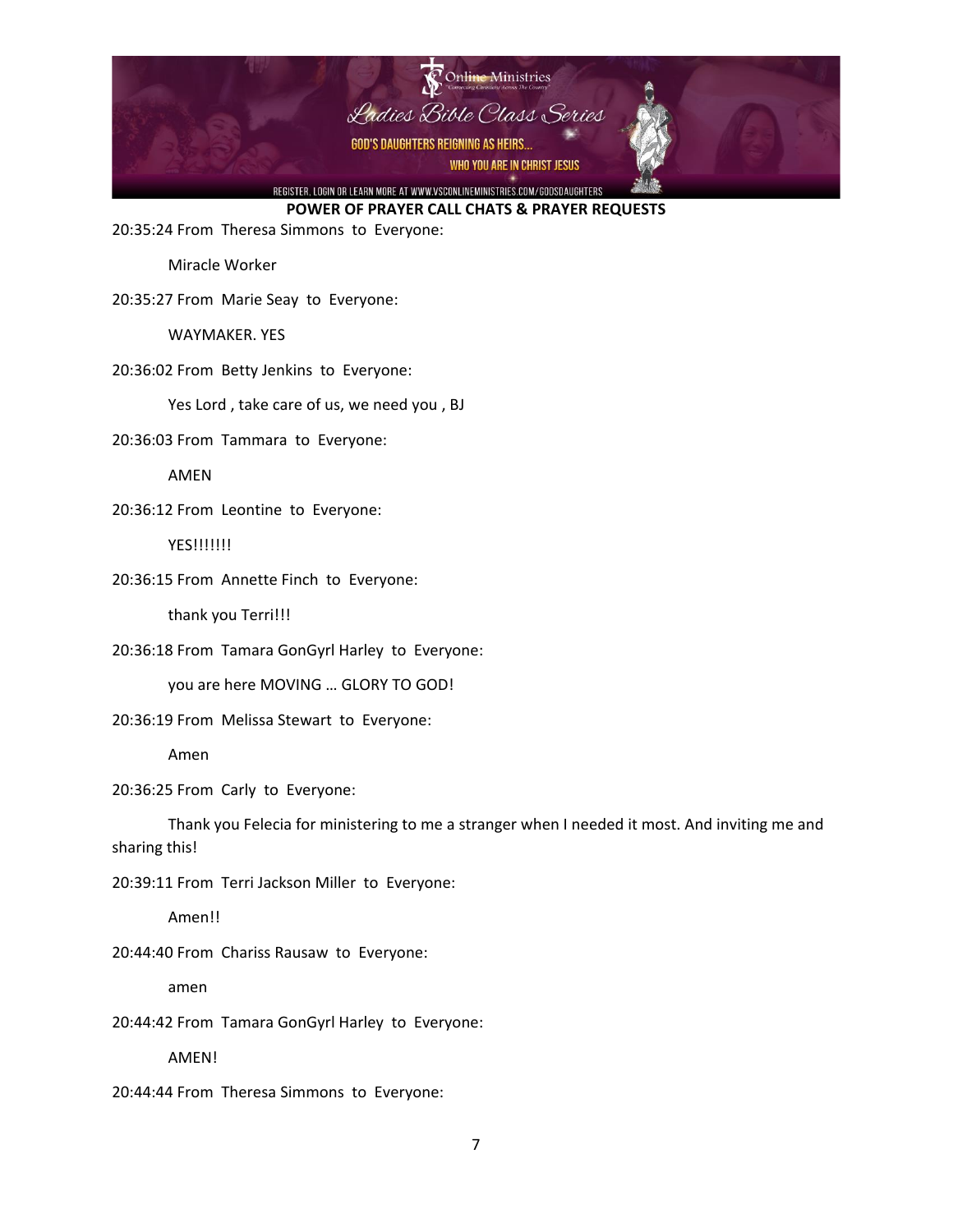

Amen amen!

20:44:45 From Terri Jackson Miller to Everyone:

Pray SisStar!

20:44:47 From Tammara to Everyone:

Amen

20:44:51 From Sister Parker to Everyone:

Amen

20:44:55 From Tiffany Tunsil to Everyone:

Amen

20:45:00 From renee to Everyone:

tHANK YOU Alicia. Powerful prayer

20:45:31 From Alicia Patton to Everyone:

### $\bigcirc \bullet \bigcirc \bullet$

20:53:19 From Tamara GonGyrl Harley to Everyone:

AMEN

20:53:21 From Chariss Rausaw to Everyone:

amen

20:53:26 From Terri Jackson Miller to Everyone:

Amen!!!!

20:53:29 From Charmaine Potter to Everyone:

Amen!!

20:53:32 From Leontine to Everyone:

AMEN SIS ANNETTE

20:53:36 From Tammara to Everyone:

Yes, Amen!

20:53:38 From renee to Everyone: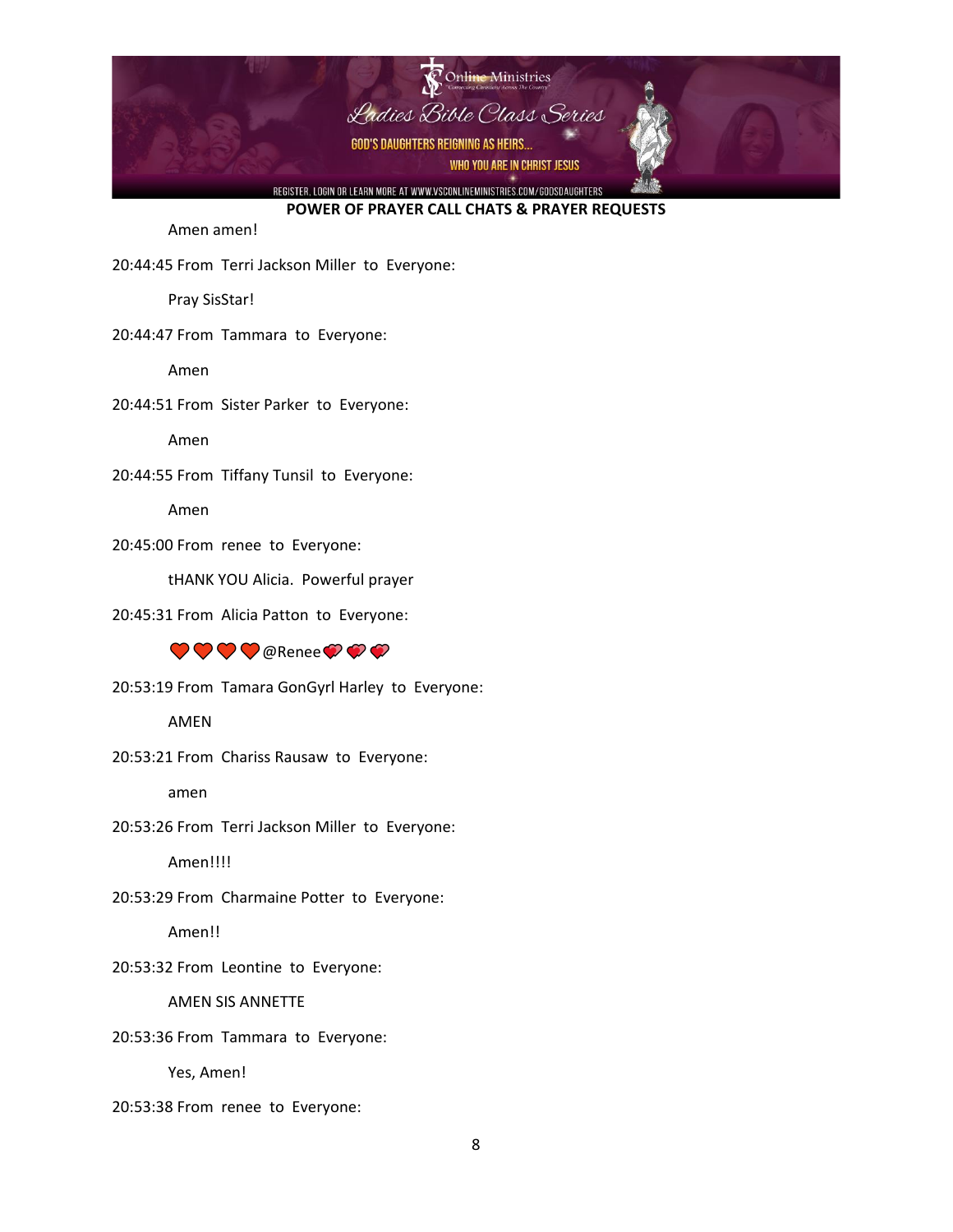

Amen!! Thank you Sis Annette

20:53:46 From Alicia Patton to Everyone:

### AMEN **AR SP SP SP**

20:53:51 From Felecia to Everyone:

Amen Amen and Amen

20:54:26 From Terri Jackson Miller to Everyone:

Thank you SisStar for the prayers!

20:54:31 From Tanya L. Tibby, LCSW to Everyone:

Apologies my sister Tricia and I was in another meeting

20:54:45 From Terri Jackson Miller to Everyone:

AMEN SISSTARS!

20:55:08 From Annette Finch to Everyone:

Amen, thank you SisStars so much, I love you all!

20:55:44 From Leontine to Everyone:

GOD knew before time that we needed this TIME! Amen!!!!

20:55:49 From carla smith to Everyone:

prayer of Thanksgiving for this call!

20:55:57 From Tamara GonGyrl Harley to Everyone:

MY GOD IS AWESOME

20:56:49 From Alicia Patton to Everyone:

### ⋔♥♥♥♥♥♥₽

20:57:18 From Tanya L. Tibby, LCSW to Everyone:

My God is AWESOME!

20:59:13 From Felecia to Everyone:

Amen!!!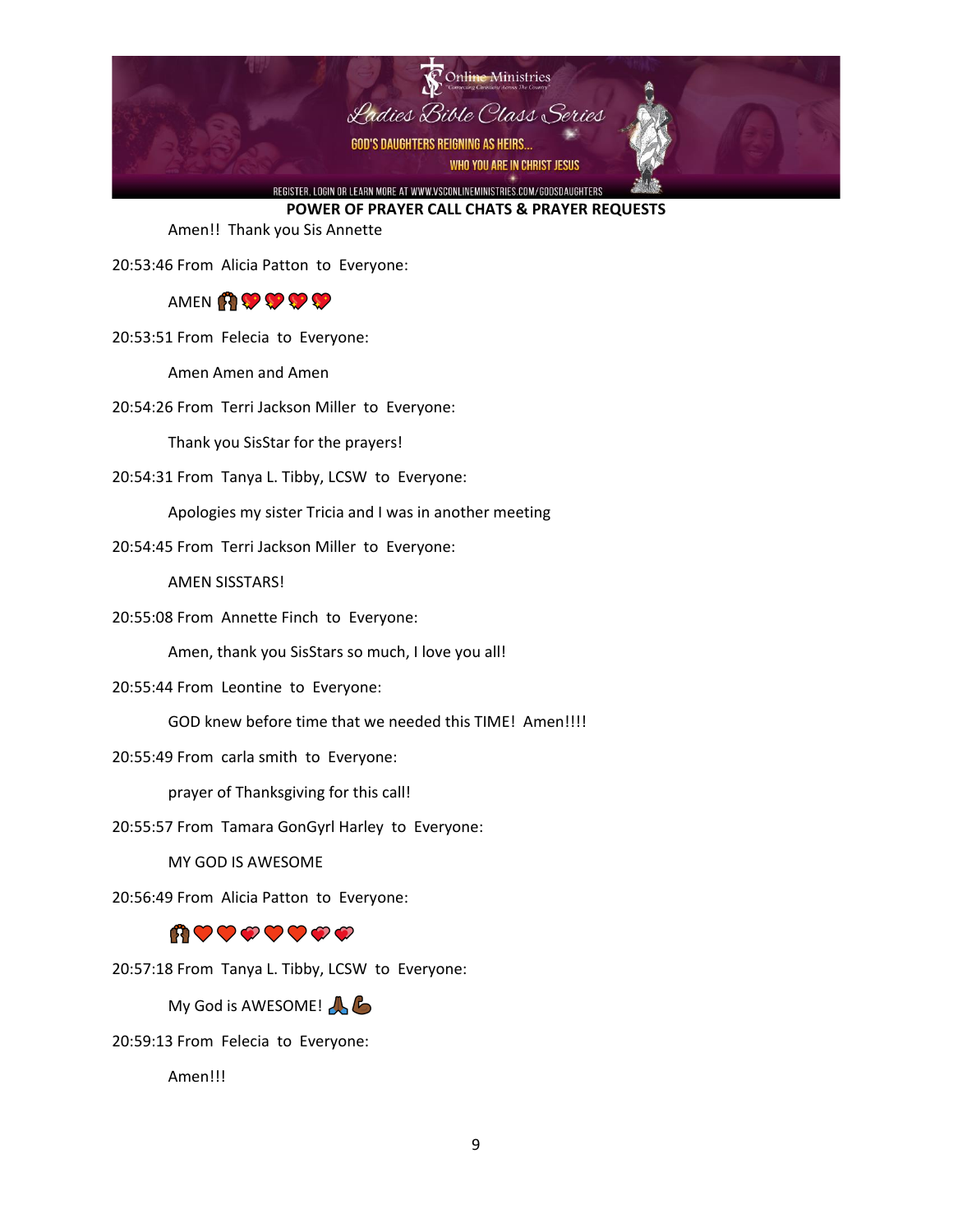

20:59:19 From Rosemary's iPhone to Everyone:

Sing Sis.Terri

20:59:37 From Annette Finch to Everyone:

Sing the song Terri Jackson Miller! Sing SisStar Sing!

20:59:44 From Rosemary's iPhone to Everyone:

Yes he's AWESOME!!!

20:59:51 From Rosemary's iPhone to Everyone:

Hallelujah

21:02:25 From Chariss Rausaw to Everyone:

amen

21:02:30 From Tanya L. Tibby, LCSW to Everyone:

Amen

21:03:33 From Annette Finch to Everyone:

Thank you for joining us Carly!

21:03:58 From Carly to Everyone:

Thank you sisters so very much for welcoming me! I truly feel God moving among you. My spirit has been encouraged and it has been a blessing to be with you all for this short time.

I am under the weather and very tired so I have to go to sleep now. I hope I can join again!. Thank you again sister Felecia for inviting me! I am blessed praise Him!

21:07:19 From Tamara GonGyrl Harley to Everyone:

**AMFN!** 

21:07:54 From Terri Jackson Miller to Everyone:

Jesus!!!!

21:07:54 From Carol Walker to Everyone:

Amen <u>A</u>

21:08:02 From Alicia Patton to Everyone: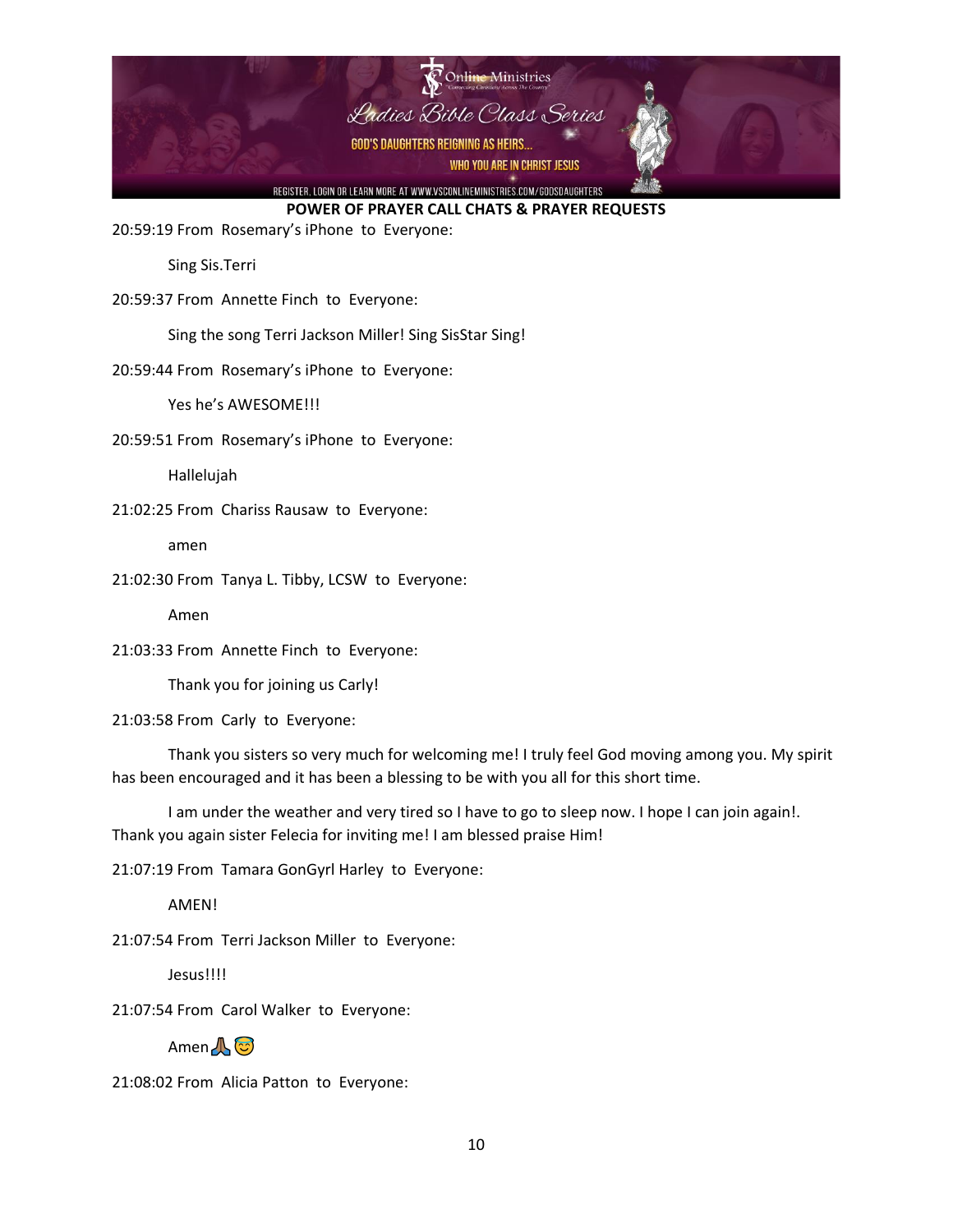

AMENAARCOOO

21:08:08 From renee to Everyone:

Thank you Sis Tiffany-AMEN

### 21:08:08 From Leontine to Everyone:

Amen

21:08:13 From Chariss Rausaw to Everyone:

amen

21:08:19 From Theresa Simmons to Everyone:

Thank you!

21:08:23 From Sister Parker to Everyone:

Amen

21:08:23 From Alicia Patton to Everyone:

**GRATEFUL VVV** 

21:08:24 From Leontine to Everyone:

Relieved!!!!!

21:08:27 From Sherita Lyles to Everyone:

Loved

21:08:28 From Carol Walker to Everyone:

thank you all for the prayers and the song Terri

21:08:37 From carla smith to Everyone:

UPLIFTED

21:08:42 From Annette Finch to Everyone:

Superfantastic!

21:08:42 From Terri Jackson Miller to Everyone:

Amazing!!!! Thank you all for tonight!!!!!

21:08:44 From Carol Walker to Everyone: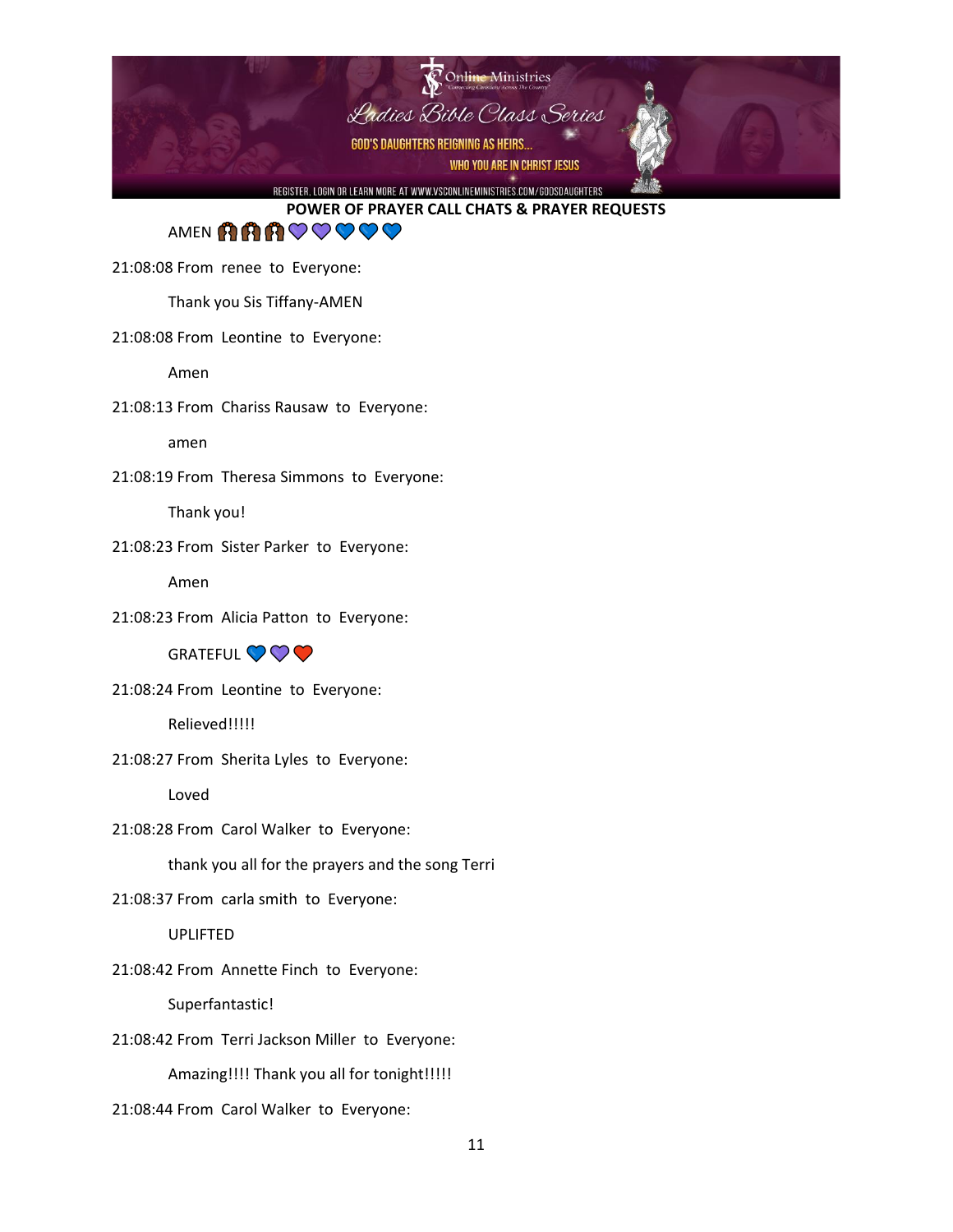

refreshed

21:08:44 From renee to Everyone:

I'm feeling PRAYED UP!

21:08:50 From deloresgrimes to Everyone:

Lord Im Amazed by the Love of the sisStar hood on the call tonight.

21:08:54 From Chariss Rausaw to Everyone:

tranquil

21:08:54 From Terri Jackson Miller to Everyone:

### $\bullet\bullet\bullet\bullet\bullet\bullet$

21:08:55 From Charmaine Potter to Everyone:

Renewed!!!

21:09:01 From Theresa Simmons to Everyone:

LOVE

21:09:04 From Annette Finch to Everyone:

Hey Jennette, I love you lady!!

21:09:09 From Tiffany Tunsil to Everyone:

Blessed...ty for all the prayers

21:09:12 From Joyce Henderson to Everyone:

Blessed! Thank you

21:09:13 From Felecia to Everyone:

Encouraged

21:09:14 From Tanya L. Tibby, LCSW to Everyone:

## $\mathbf{O} \mathbf{O} \mathbf{O}$

21:09:56 From Terri Jackson Miller to Everyone:

Trisha **O**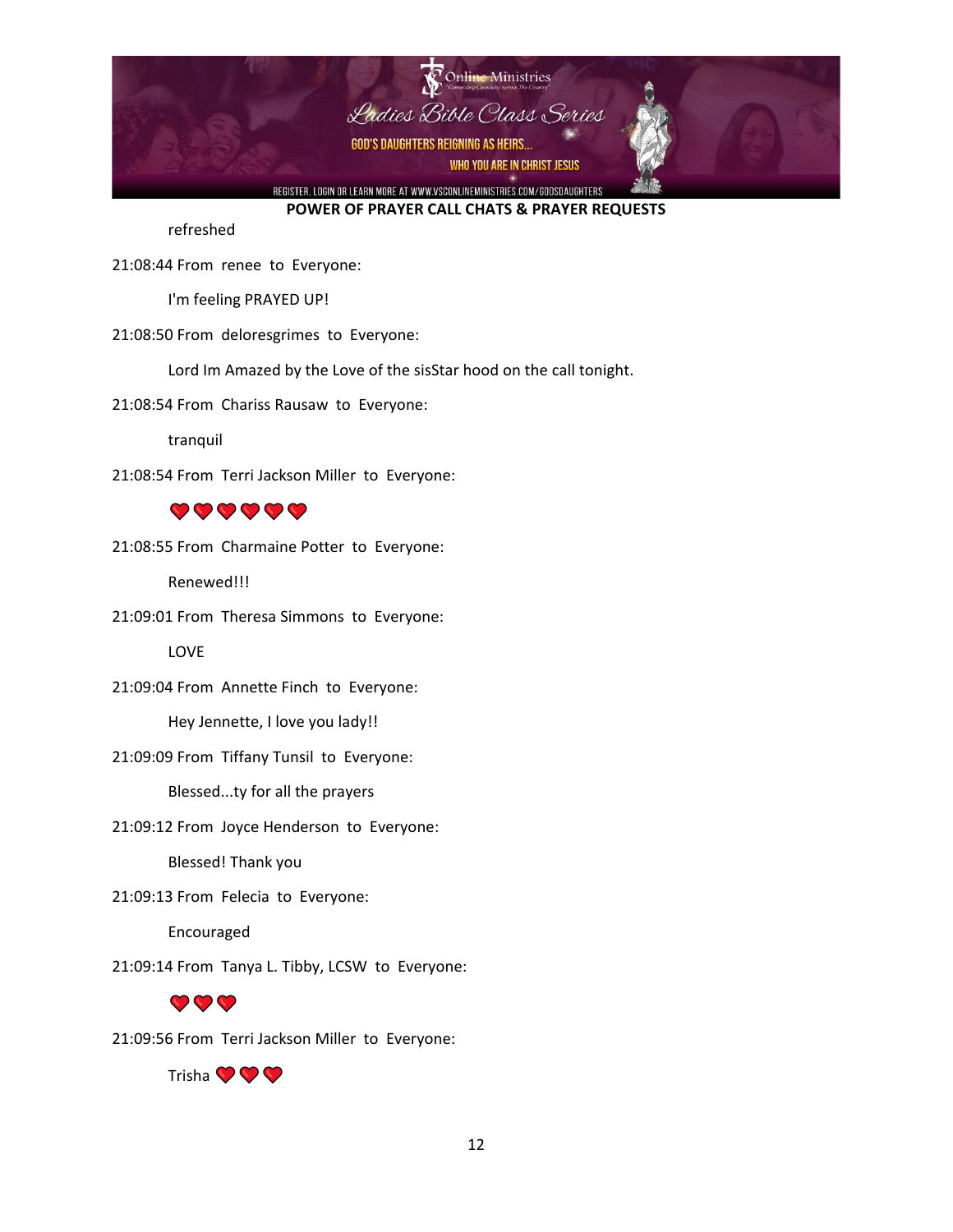

21:10:05 From Terri Jackson Miller to Everyone:

### Tanya **O**

21:10:16 From Annette Finch to Everyone:

Yes Thisha and Tanya We are praying for you both!

21:10:19 From Tiffany Tunsil to Everyone:

Welcome Tanya and Trisha $\heartsuit$ 

21:10:23 From Terri Jackson Miller to Everyone:

Thank you both for joining!

21:10:27 From Betty Jenkins to Everyone:

I feel so up lifting and Blessed Thank you all so much continue to pray for me , BJ

21:10:31 From Sister Parker to Everyone:

Welcome sisters

21:10:34 From Tricia Edmonds to Everyone:

Thank U Roxy $\heartsuit$ 

21:10:40 From renee to Everyone:

gOOD TO HAVE you here Tanya & Trisha

21:10:41 From Tiffany Tunsil to Everyone:

So glad you were inspired Carly  $\heartsuit$ 

21:10:47 From Leontine to Everyone:

Welcome Tricia!!!!

21:10:47 From Tanya L. Tibby, LCSW to Everyone:

Thank you Roxy  $\bigcirc \bigcirc \bigcirc$  love you sister

21:10:47 From Alicia Patton to Everyone:

WELCOME WELCOME LADIES  $\bigcirc \bigcirc \bigcirc \bigcirc$ 

21:10:56 From Chariss Rausaw to Everyone: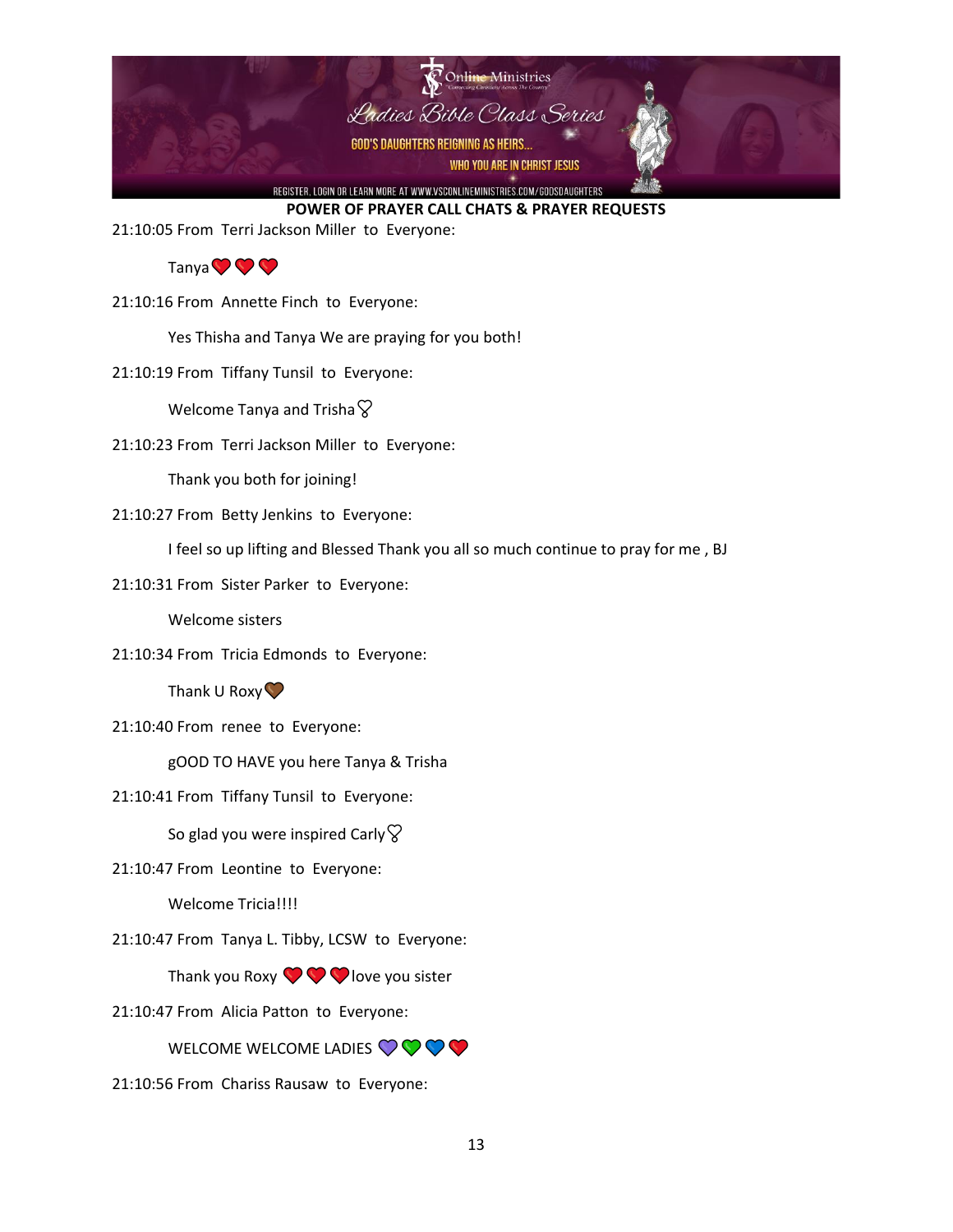

Welcome sistars

21:11:06 From Carol Walker to Everyone:

Love you Trisha  $\bigodot$   $\bigcirc$   $\bigcirc$ 

21:11:08 From Charmaine Potter to Everyone:

Sending love your way Tricia!!!

21:11:15 From Terri Jackson Miller to Everyone:

God bless you Roxy and all of you amazing women!

21:11:25 From connie to Everyone:

Welcome Carly, Trisha , and Tanya

21:11:36 From Rosemary's iPhone to Everyone:

Welcome my sisStars  $\bullet$ 

21:11:38 From Joyce Henderson to Everyone:

Welcome Sorors!!!

21:11:51 From Alicia Patton to Everyone:

## ♡♡♡♡♡◎◎◎◎

21:11:53 From renee to Everyone:

Thank you Roxy--amazing sis to connect us

21:12:11 From Tricia Edmonds to Everyone:

Thank U ALL  $\bigcirc \bigcirc \bigcirc \bigcirc \bigcirc \bigcirc \bigcirc \bigcirc \bigcirc \bigcirc \bigcirc \dots$ 

21:12:12 From Leontine to Everyone:

Tying the knot and holding on!!!!

21:12:14 From Sister Parker to Everyone:

This was so needed. Thanks so much for all of you in my life.

21:12:15 From Annette Finch to Everyone:

I love you Winter Time SisStar Renee!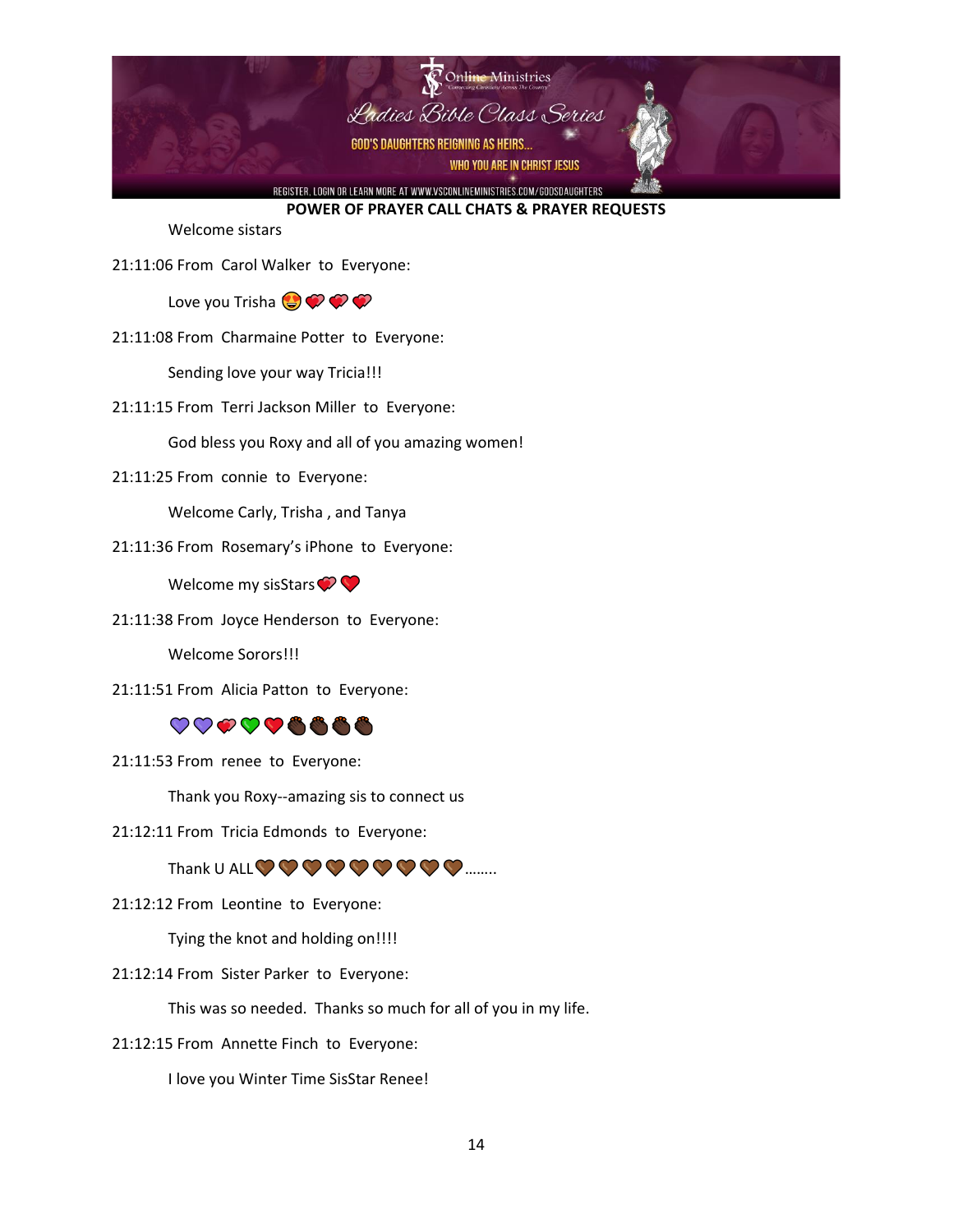

21:12:18 From Carol Walker to Everyone:

Welcome all new SisStars hope to see you in Sunday Lords will

21:12:33 From Rosemary's iPhone to Everyone:

Signed in late. Keep me in prayers haven't been feeling good lately…

21:13:42 From Tanya L. Tibby, LCSW to Everyone:

Feels so good  $R \bigtriangledown R A$ 

21:13:54 From Mama Nette & Drea Too! to Everyone:

Awesome

21:14:05 From Terri Jackson Miller to Everyone:

## 909090

21:14:28 From Daisy cummings to Everyone:

Thanks . This was a blessing  $\bigcirc Q \bigcirc Q$ 

21:17:06 From Chariss Rausaw to Everyone:

amn

21:17:08 From Theresa Simmons to Everyone:

AMEN!

21:17:12 From Rosemary's iPhone to Everyone:

Amen

21:17:13 From Terri Jackson Miller to Everyone:

**AMEN!!!!!!** 

21:17:16 From Tiffany Tunsil to Everyone:

Amen

21:17:23 From Alicia Patton to Everyone:

## AMENASOOO

21:17:27 From Tanya L. Tibby, LCSW to Everyone: